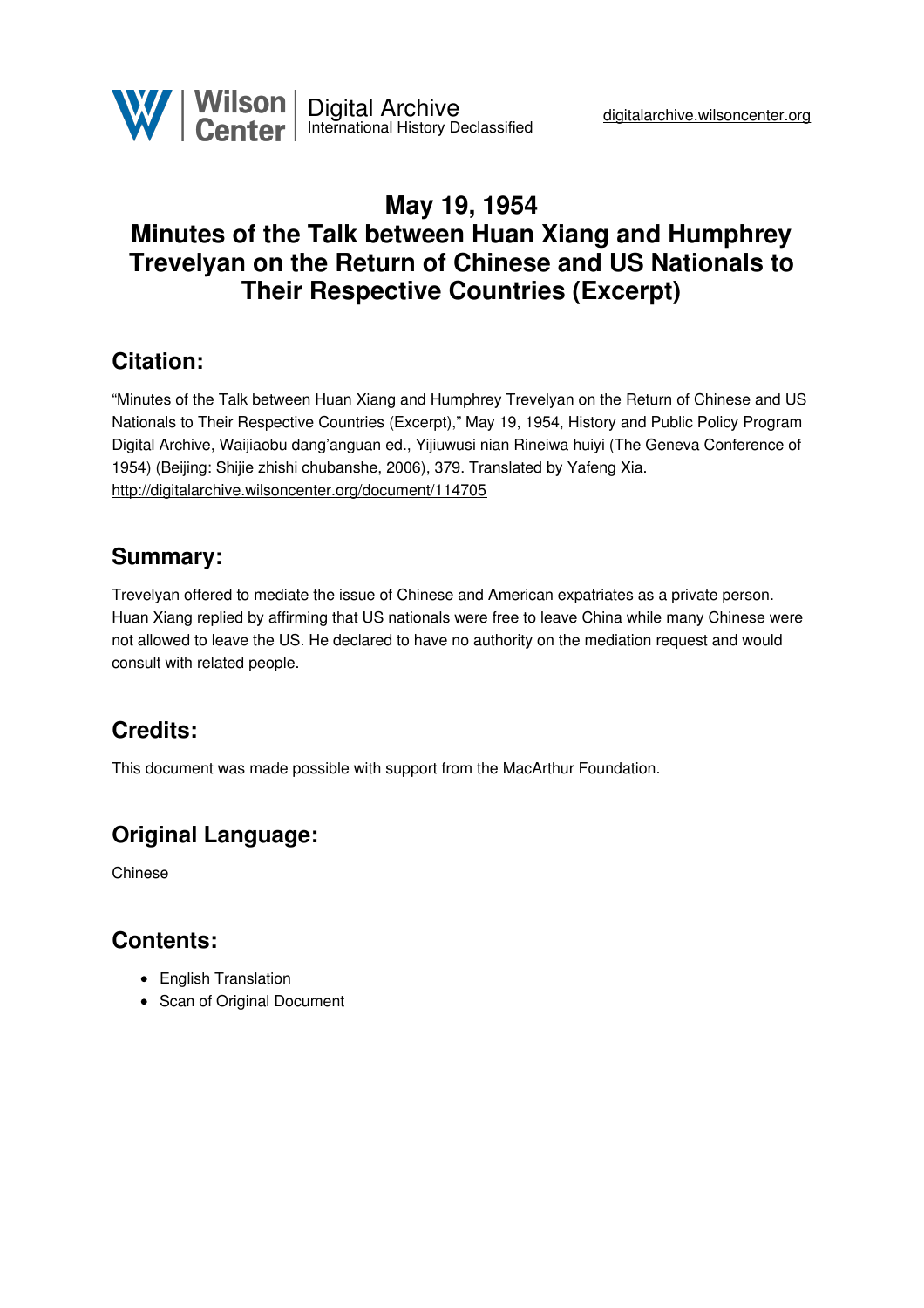#### $[\ldots]$

**[Humphrey] Trevelyan:** I discussed the aforementioned issues in the capacity as British representative to Beijing. Now I'd like to raise an issue as a private person. As you know, there are many US nationals in China who could not return to the US, and many Chinese nationals in the US who could not return to China. In the interest of both China and the United States, I'd like to serve as mediator for the resolution of the issue. I solemnly declare that I raise this issue only as a private individual. If China wants for me to serve as mediator, I'll be willing to make efforts. If not, it's all right with me.

**Huan Xiang:** Regarding this issue, China has not detained US nationals and has not prevented them from returning to the United States. Since the founding of the People's Republic of China, US nationals willing to depart have already left China if there is no particular hindrance (such as debt disputes, criminal activities, illegal border crossing, etc.). Thousands have left every year. On the contrary, the US has detained many Chinese students, denying their return to their country. The Chinese people are indignant over this. Now Mr. Trevelyan says he would like to serve as a mediator. Since I'm not the official responsible for the matter, I can't respond to your request now. I'll respond after consulting with the relevant units and asking for instructions.